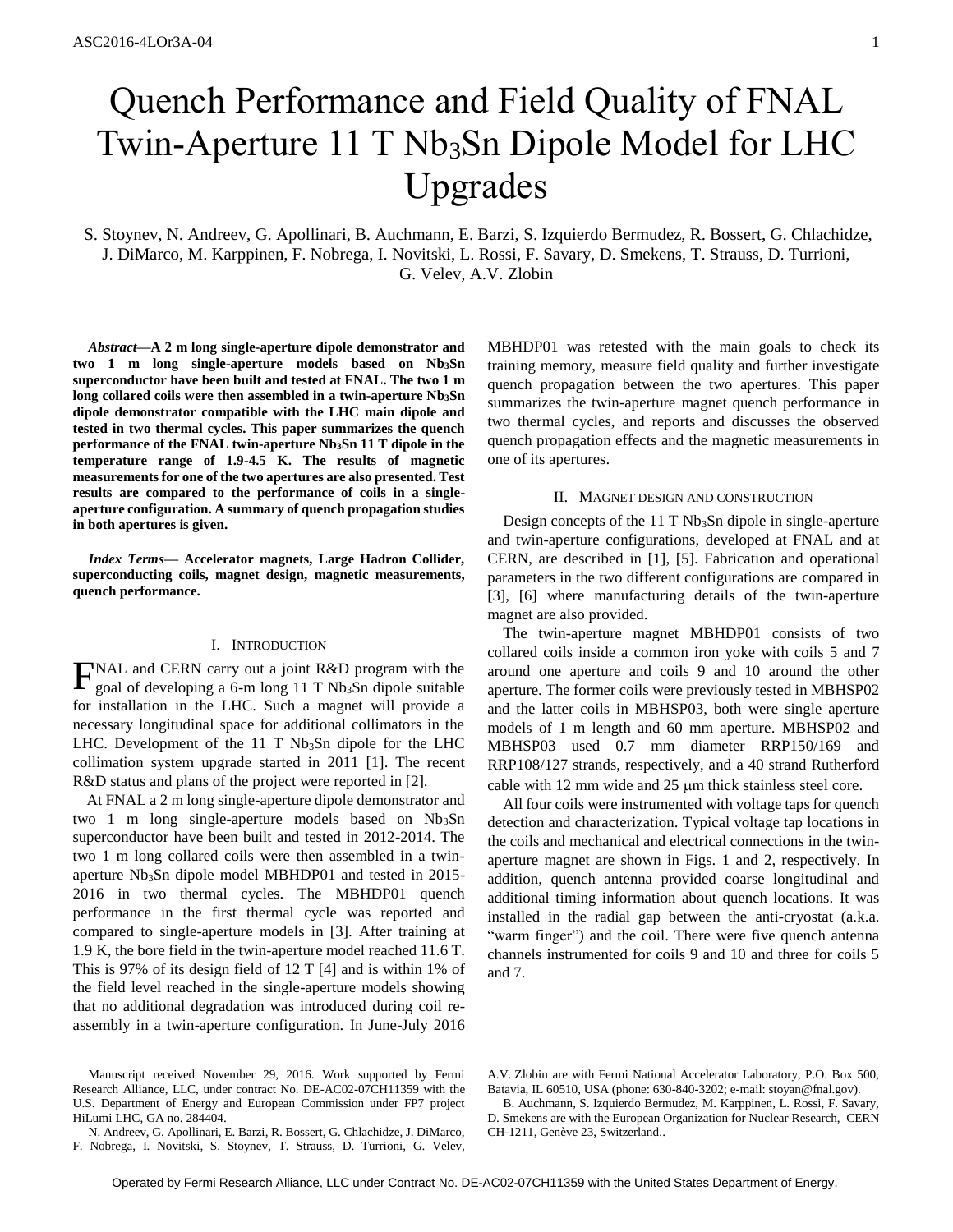

Fig. 1. Voltage tap scheme in a two-layer coil. External to the magnet splices between coils are also instrumented with voltage taps.



Fig. 2. Coil electrical connections (left) in the twin-aperture model and the field distribution diagram in the iron yoke (right). Coils are powered in series in the following order 5-7-9-10. Green lines (left) show the connections between coils in the same aperture whereas red lines show the connection between the two apertures; the three splices are realized outside the magnet.

## III. QUENCH PERFORMANCE

The twin-aperture dipole model MBHDP01 was tested at the FNAL Vertical Magnet Test Facility for the first time in February-March 2015, thermal cycle 1 (TC1). The cycle finished with three heater tests of up to 12 MIITs just after the last training quench. A limit of 18 MIITs was set to ensure the coil maximum temperature is well below 400 K [7], [8].

In June-July 2016 MBHDP01 was re-tested in thermal cycle 2 (TC2) with a new instrumentation header allowing for magnetic measurements in one of the two apertures. The "warm finger" was installed in the aperture with coils 9 and 10 to put the magnetic probe in the magnet bore. The TC2 consisted of an initial training run, magnetic and splice resistance measurements; second retraining run, heater tests, ramp rate studies; and a third retraining run, temperature dependence study, RRR measurements. Fig. 3 shows the quench current training and quench origins in TC2.

Fig. 4 summarizes the magnet bore field training in TC1 and TC2 calculated using the measured transfer function (TF) defined as the magnet bore field normalized to the magnet current. In TC1 magnet training started at relatively low field and was quite long. Therefore, the magnet was not fully trained. Coil 7 was limiting the magnet training with a few quenches in coil 10 in the semi-plateau region. Magnet training in TC2 started with the first quench field ~9% lower than the maximum bore field reached in TC1. Magnet re-training was also rather long. After 17 quenches the magnet quenched well below the maximum bore field reached in TC1. Coil 10 was responsible for the slow training in TC2, although each of the four coils quenched at least once, typically at the same locations as before around the second wedge in the inner layer.

The data from the voltage taps and the quench antenna suggest that the quenches started close to the transition area between the coil straight section and the end regions. To mitigate possible influence of the "warm finger" on the coil cooling conditions, a second re-training run (Fig. 4) was performed with the "warm finger" sealed and evacuated. No improvement was observed and the test continued without sealing. The third training sequence after heater studies started again with a slightly reduced quench current. It was likely an effect from the heat depositions (with estimated <250 K maximal coil temperature) during the heater studies. The magnet never retrained to previous levels reached in TC1. Due to the slow progress, current gain of less than 40 A per quench, and a detraining quench in coil 5, the training in TC2 was stopped.



Fig. 3. MBHDP01 quench current training and quench origin in TC2. Quench antenna channels indicate the longitudinal quench location – lead end (LE), non-lead/return end (RE), middle position (M) or in between (LEM/REM).



Fig. 4. MBHDP01 bore field training in TC1 and TC2 (retraining).

The temperature and ramp rate dependences, measured in TC1 and TC2, are shown in Figs. 5 and 6. Fig. 5 shows that there is no quench performance degradation at T>3 K. However, at lower temperatures the quench currents are slightly lower than in TC1 as both Figs. 4 and 5 demonstrate. This deviation is likely due to the heat flux from the "warm finger" which may significantly affect the helium temperatures in the gap between the coil and "warm finger". It is consistent with the fact that all quenches in that test in TC2 developed in coil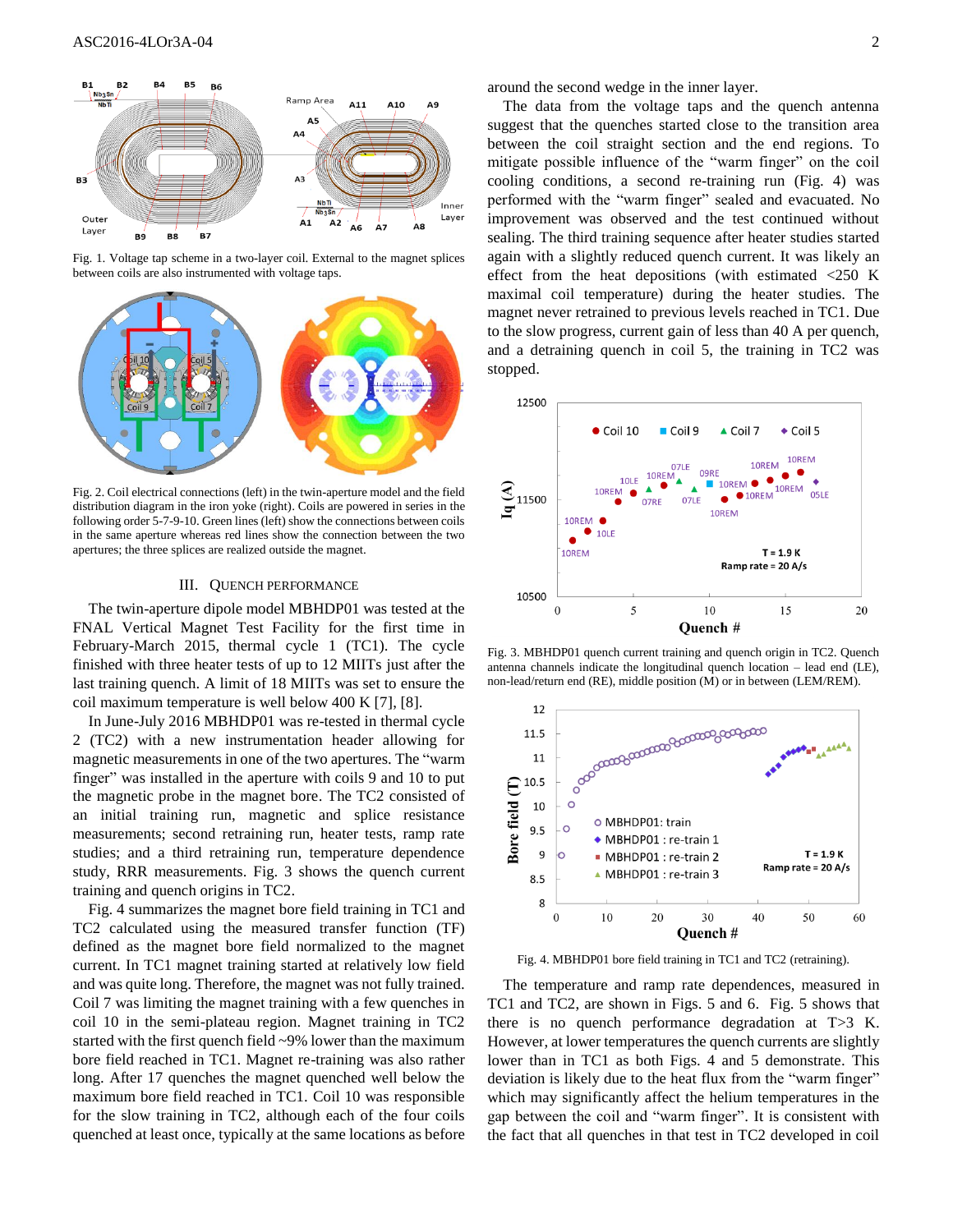10 whereas the corresponding quenches in TC1 developed in coil 7. It should be also emphasized that the effect of heat flux from the "warm finger" was amplified by the presence of the quench antenna boards installed on a plastic cylinder in the 10 mm radial gap between the coil and the "warm finger" wall. The obstructed path for helium flow together with the heat load from the "warm finger" are possible explanation for the observations. Nevertheless few training quenches observed in the other aperture may indicate actual detraining of the magnet.



Fig. 5. Temperature dependence of the magnet bore field.

At the ramp rate of 300 A/s a higher quench current in TC2 was observed (see Fig. 6). This quench preceded the 200 A/s quench. It is likely due to a temperature fluctuation. Apart from this deviation, the behavior in the two apertures and between the two thermal cycles is similar.



Fig. 6. Ramp rate dependence of the magnet bore field.

Magnet training curves were parametrized using the first and maximum quench currents normalized to the short sample limit (SSL), number of quenches to reach certain level of training (in per cent of SSL), and current differentials. While the data are still being analyzed, Fig. 7 represents the current differential distributions for single and twin-aperture models. The spread, in particular at negative values, signals the more erratic training behavior in MBHSP02 and MBHSP03. The retraining of the coils in MBHDP01 was slower and very similar between TC1 and TC2 as indicated by peak positions.

In TC2 extensive splice resistance measurements were performed. All measurements pointed to an acceptable level of resistances, although NbTi/NbTi splices (between coils, outside the magnet) showed consistently higher resistance  $-1.0$ -1.5 n $\Omega$ compared to less than  $0.4$  n $\Omega$  for the rest.



Fig. 7. Quench current differentials (difference of quench currents in consecutive training quenches) binned in 50 A ranges.

#### IV. QUENCH PROPAGATION

At the end of TC1, quench propagation between the two apertures was observed. To better understand and explain it, dedicated studies were performed in TC2 using protection heaters (PH). For each of the four coils there are two heater strips in the high field and two strips in the low field outer coil surface blocks with widths 26.0 mm and 21.5 mm, respectively. The two strips on one side of the pole - transition, T, or nontransition, NT, regions – are connected in series and form a single heater. Thus there are eight heaters in MBHDP01 and they cover about 56% of the total outer coil surface. With the exception of the width, strip parameters are all the same - 0.025 mm thick stainless steel, separated from the coil by a 0.127 mm thick Kapton layer of ground insulation and a 0.125 mm epoxy impregnated S2-glass wrap.

In TC2 all PH studies were performed with only one heater firing on a half of a coil and all others being off. The dump was significantly delayed (up to 1000 ms) to allow reading the voltage tap signals. All tests were performed at 50 W/cm<sup>2</sup> power density with one exception where the density was 88 W/cm<sup>2</sup>. In most of the tests PH5T (coil 5, transition region) was fired and a couple of additional tests fired either PH5NT or PH10T heaters. Studies were done at various currents  $-5$ , 7, 9, and 10.2 kA.

Fig. 8 compares the heater delays (time between heater firing and quench start time) observed in single and twin-aperture models vs. magnet current. In the twin-aperture, the heater delay dependence on the current is closely exponential (linear on the semi-log plot) in the range explored. The effect of the heater discharge time constant is consistent with the one observed in single-aperture models. The trend of the curve, however, deviated from exponential and the delay time was shorter in the single-aperture MBHSP02. Those effects are consistent with lower thermal contact resistance between heaters and coils in MBHSP02 due to the higher azimuthal and radial coil pre-stress relative to MBHDP01.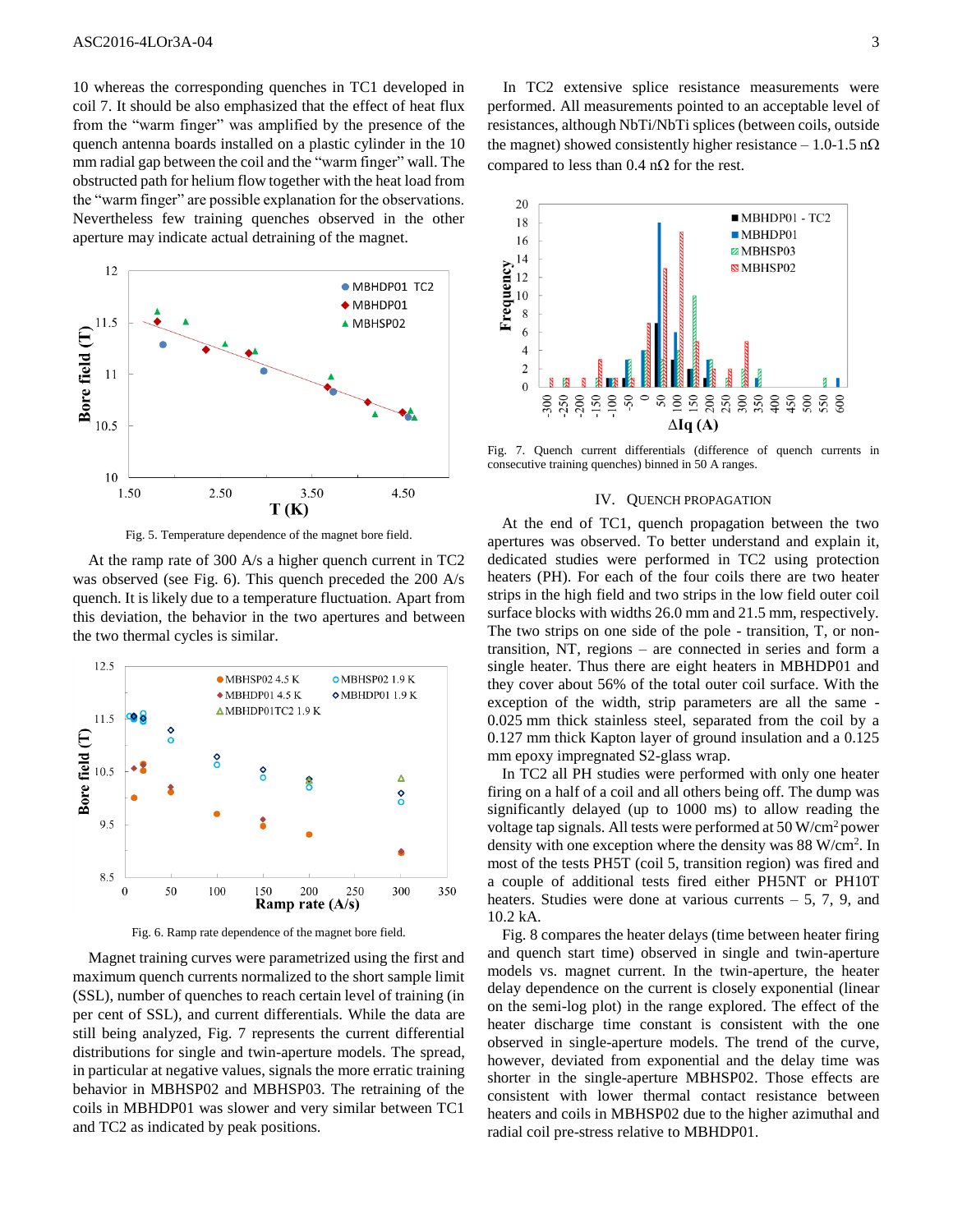

Fig. 8. Heater delay times vs magnet current at different temperatures and different decay constants. Temperatures do not affect delay times significantly and are given for completeness. MBHSP02 tests were with two-heater configuration (firing simultaneously); MBHDP01 at 15 ms decay constant were with four-heater configuration (TC1), and at 27 ms – single-heater configuration (TC2). In the twin-aperture model all times refer to coil 5.

Fig. 9 makes similar comparisons for the outer (OL) to inner (IL) layer propagation times. The dependencies across models are consistent for the OL-IL quench propagation.

Fig. 10 shows voltage signals in coils 5, 7 and 9 and the magnet current ramp rate due to the increase of coil normal resistance after the heater induced quench in coil 10. The observations point to near-simultaneous, within few ms, quenching in all the three coils after the quench detection in coil 10.



Fig. 9. Layer-to-layer quench propagation times. Tests were at power density of 50-56 W/cm<sup>2</sup> and 15-16 ms time constant except MBHDP01 TC2 which had 27 ms time constant.

Fig. 11 presents the coil-to-coil quench propagation times and the magnet current ramp-down rate at quench vs. magnet current. As the figure shows, the delay in coils has exponential dependence on the magnet current and has very weak heater power density dependence. At lower currents quenches start to develop at lower ramp-down rates but take more time to start. The first segments to quench in all the coils are the same segments quenching during training. Quenches are observed in many other mostly inner layer segments within short intervals inconsistent with regular longitudinal (normal zone evolution) propagation. The primary hypothesis is that those quenches are caused by quench-back (AC loss induced quenches), although no quench-back was observed in the 11 T dipole mirror magnet MBHSM01 at higher dI/dt [6]. This discrepancy is being investigated.



Fig. 10. Voltage signals in segments quenching first in a given coil. In this example the NT heater in coil 10 was firing and dump delay was 200 ms. The lengths and gains of the quenching segments differ but the increase in voltage indicates quenches occur at around +120 ms. The magnet current ramp-down rate is also given (secondary Y-axis). The magnet current was initially ramped to 9 kA.



Fig. 11. Coil-to-coil quench propagation times. The first column is propagation in the same aperture, the next two – propagation to coils in the other aperture; the first row is the main result – power density of 50  $W/cm<sup>2</sup>$  in a single heater in coil 5 (transition side); single tests were performed with higher power density ("HP", 88 W/cm<sup>2</sup> ), non-transition side heater ("NT") and heater firing in coil 10 (last row) instead of coil 5. An average dI/dt at the time of quench is also provided (secondary Y axis).

#### V. MAGNETIC MEASUREMENTS

The magnetic measurements were performed at 1.9 K using 130 mm 16-layer probe based on the Printed Circuit Board (PCB) technology [9]. The probe rotation speed was 1 Hz and the reference radius  $R_{ref}$  for the harmonic coefficients was 17 mm. The details of field quality measurements in MBHDP01 are reported in [10]. The measurement data were compared with 3D calculations of geometrical harmonics and iron saturation effects in the twin-aperture dipole model, as well as with magnetic measurements in single-aperture models [11], [12]. It was already shown [6], [13] that the large coil magnetization effect, seen in  $TF$  and  $b_3$ , is in good agreement with the calculations except for the coil re-magnetization part at low field which needs to be better understood [14].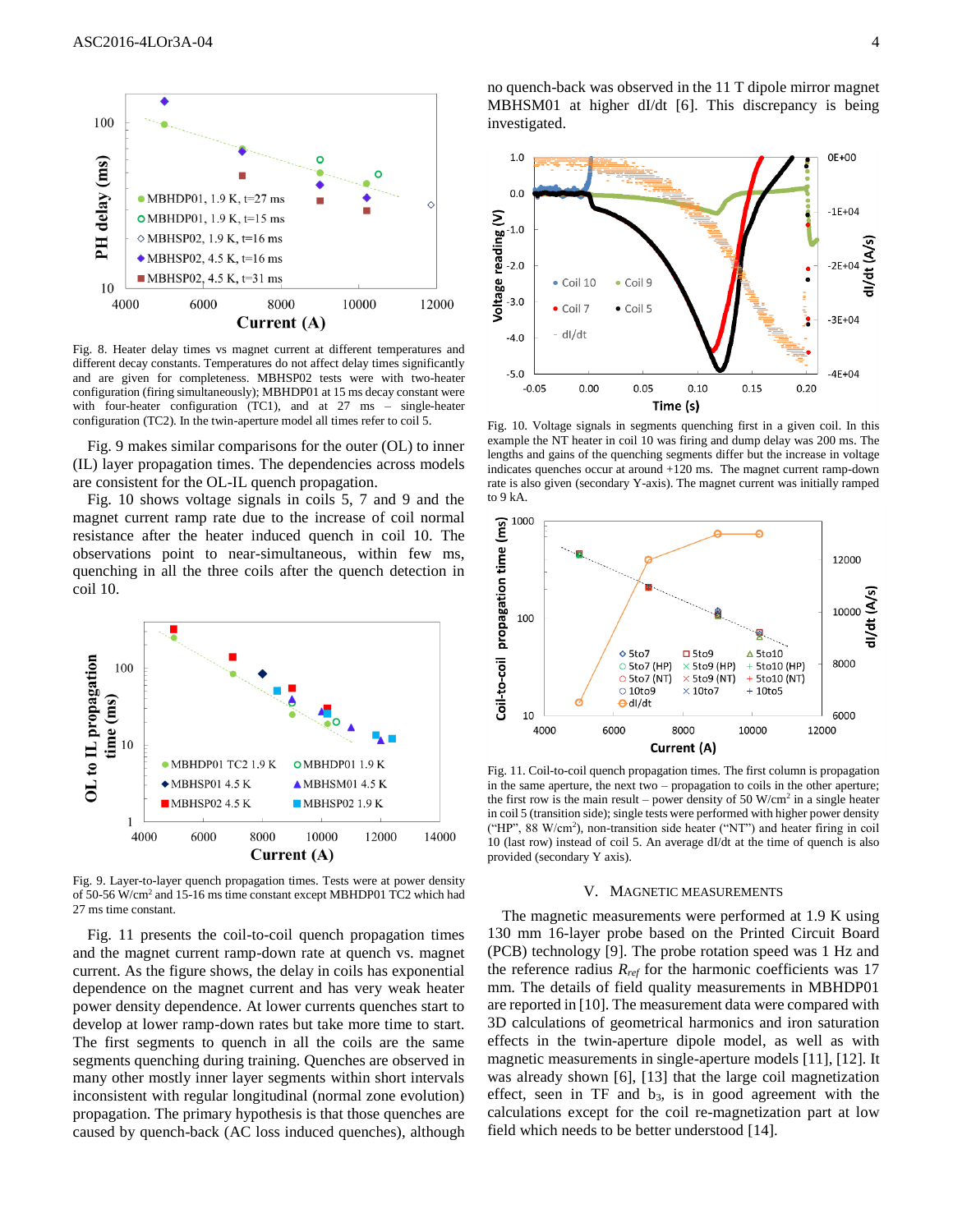Fig. 12 shows TF for MBHSP03 and MBHDP01. Figs. 13 and 14, respectively, present the  $b_2$  and  $b_3$  evolution vs. magnet current at a current ramp rate of 20 A/s. With respect to the single-aperture model, the twin-aperture dipole has slightly smaller iron saturation in TF and  $b_3$  whereas  $b_2$  is significantly affected due to the aperture cross talk. The small persistent current effect, seen in  $b_2$  at low currents, is likely due to the asymmetry of magnet geometry and variations of coil magnetization.



Fig. 12. Measured TF vs. current in single and twin-aperture models and 3D model calculations for the latter.





Fig. 13. Normal quadrupole  $b_2$  vs. current in single and twin-aperture models.

Fig. 14. Normal sextupole  $b_3$  vs current in single and twin aperture models.

Table I presents the geometrical harmonics at a magnet current of 3.5 kA for the single and twin-aperture models. The resolution of the measurements is better than 0.5 units. The higher order harmonics ( $n>3$ ) are small and only b<sub>9</sub> exceeds the resolution limit, similar to the single-aperture model with the same coils. On the other hand, different shimming between all models, used to achieve the target pre-stress levels, gives rise to sizable differences in the lower order harmonics.

TABLE I FIELD HARMONICS AT I=3.5 KA

| n | <b>MBHSP02</b> |                           | <b>MBHSP03</b> |                | MBHDP01 |                |
|---|----------------|---------------------------|----------------|----------------|---------|----------------|
|   | $a_n$          | $\mathbf{b}_{\mathbf{n}}$ | an             | $\mathbf{b}_n$ | an      | $\mathbf{b}_n$ |
| 2 | 0.1            | $-4.9$                    | $-4.6$         | 1.4            | $-3.5$  | 0.6            |
| 3 | $-1.4$         | 8.4                       | 2.0            | 16.1           | 0.4     | 20.9           |
| 4 | 0.2            | $-0.2$                    | $-0.1$         | 0.1            | 0.3     | 0.3            |
| 5 | 0.2            | 1.0                       | $-0.1$         | 0.8            | $-0.5$  | $-0.2$         |
| 6 | 0.0            | $-0.2$                    | $-0.3$         | $-0.2$         | $-0.1$  | 0.4            |
| 7 | $-0.1$         | 0.0                       | 0.0            | 0.3            | $-0.5$  | $-0.2$         |
| 8 | 0.0            | 0.0                       | 0.1            | 0.0            | 0.1     | 0.2            |
| 9 | 0.1            | 0.2                       | 0.2            | 1.3            | 0.5     | 1.1            |

### VI. CONCLUSION

The FNAL 1 m long twin-aperture  $11$  T Nb<sub>3</sub>Sn dipole model MBHDP01 was re-tested in TC2 and its field parameters were measured. The magnet showed some re-training in TC2 which was rather slow. The quench performance at  $T \leq 3$  K was slightly degraded, perhaps, by the presence of the "warm finger" used for the magnetic measurements. The magnet did not reach the same level of field in TC2. At higher temperatures the performance in the two thermal cycles was similar.

Near-simultaneous quench propagation between coils, including aperture-to-aperture, was observed with delay times depending exponentially on the magnet current. This effect may play an important role in LHC strategies for quench protection of Nb3Sn magnets. Heater delay times and propagation within the coil confirmed dependencies observed in single-aperture models but also revealed some deviations related to different pre-stress levels in single-aperture and twin-aperture models.

Finally, the iron saturation effects in the twin aperture model were smaller in TF and b<sub>3</sub> than in single aperture magnets but, as expected, significantly impacted the gradient field component b<sub>2</sub>. The results for other harmonics are overall little changed with respect to single aperture models including geometrical harmonics and the persistent current effects.

## ACKNOWLEDGMENT

The authors thank the staff of FNAL Technical Division for contributions to magnet design, fabrication and test.

#### **REFERENCES**

- [1] A.V. Zlobin et al., "Development of Nb<sub>3</sub>Sn 11 T Single-Aperture Demonstrator Dipole for LHC Upgrades," PAC'2011, NYC, 2011, pp. 1460-1462.
- [2] F. Savary et al., "The 11 T Dipole for HL-LHC: Status and Plan," *IEEE Trans. on Appl. Supercond*., Vol. 26, Issue 4, June 2016, Art. No. 4005305.
- [3] A.V. Zlobin et al., "Quench performance of the first twin-aperture 11 T dipole for the LHC upgrades," IPAC'2015, Richmond, VA, May 2015, pp. 3361-3364.